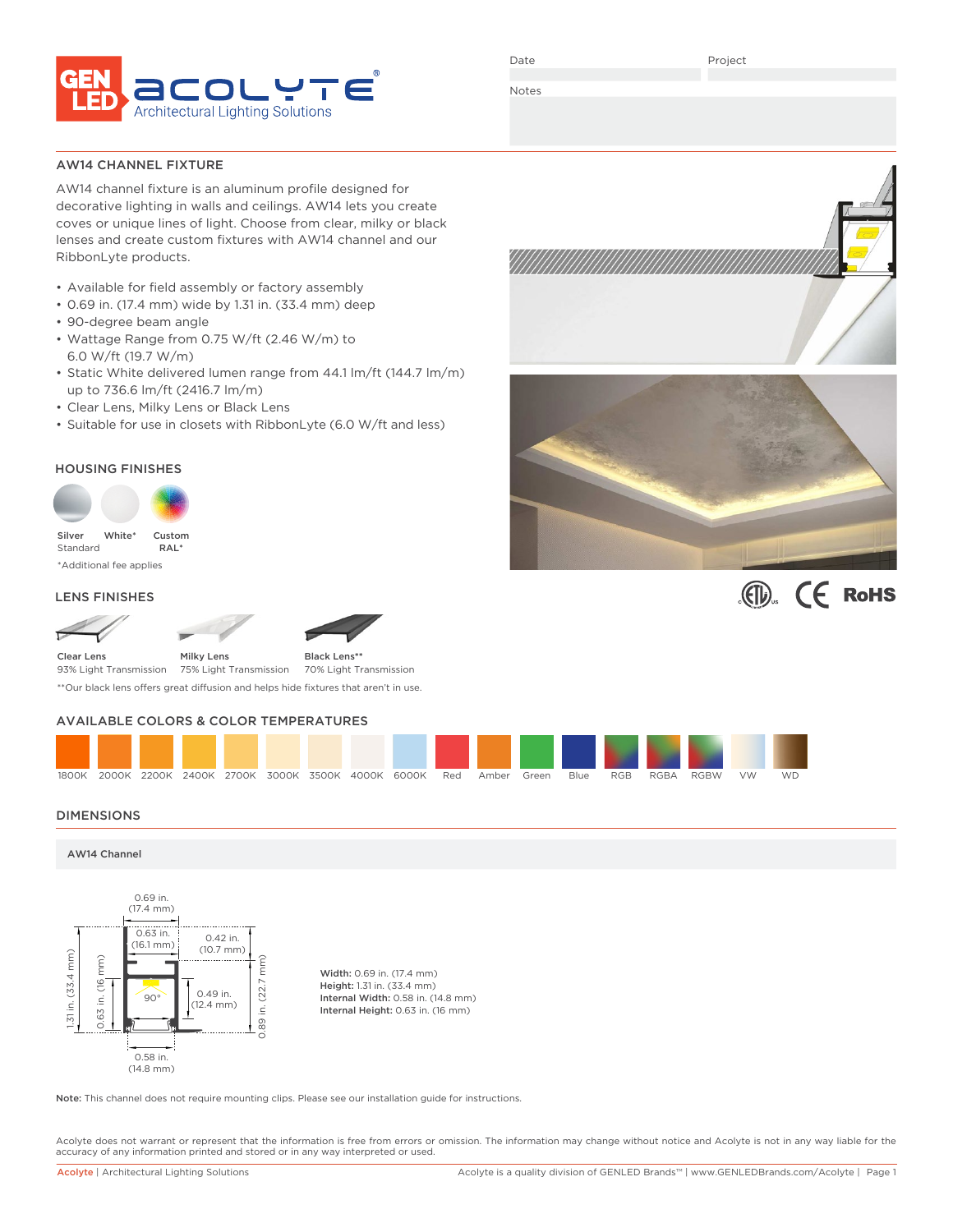

# SPECIFICATIONS

| Beam Angle                   | $90^{\circ}$                                                                                                                                                                                                                                                                                                                                                                                                                                                                                                    |
|------------------------------|-----------------------------------------------------------------------------------------------------------------------------------------------------------------------------------------------------------------------------------------------------------------------------------------------------------------------------------------------------------------------------------------------------------------------------------------------------------------------------------------------------------------|
| Lens Type                    | Clear Lens, Milky Lens, Black Lens                                                                                                                                                                                                                                                                                                                                                                                                                                                                              |
| Length                       | Channel is sold by the foot and cut to your exact desired length                                                                                                                                                                                                                                                                                                                                                                                                                                                |
| <b>Operating Voltage</b>     | 24 <sub>V</sub>                                                                                                                                                                                                                                                                                                                                                                                                                                                                                                 |
| Dimming                      | MLV / 0-10 Volt / Lutron Hi-Lume 1% dimming LED drivers / Lutron VIVE code compliance available / ELV / DALI / DMX                                                                                                                                                                                                                                                                                                                                                                                              |
| <b>Operating Temperature</b> | -40° F to 158° F (-40° C to 70° C)                                                                                                                                                                                                                                                                                                                                                                                                                                                                              |
| Colors                       | 1800K, 2000K, 2200K, 2400K, 2700K, 3000K, 3500K, 4000K, 6000K, Red, Amber, Green, Blue, RGB, RGBA, RGBW, VW,<br>Warm Dim (1800K, 2000K, 2200K only available in IP20)                                                                                                                                                                                                                                                                                                                                           |
| CRI                          | 90+ CRI (Static white only)                                                                                                                                                                                                                                                                                                                                                                                                                                                                                     |
| Lamp Life                    | L70 at 50,000 Hours                                                                                                                                                                                                                                                                                                                                                                                                                                                                                             |
| MacAdam Ellipses (SDCM)      | 2-Step Binning (For Static White LEDs only)                                                                                                                                                                                                                                                                                                                                                                                                                                                                     |
| Certifications               | ETL Listed: UL 2108 Issued: 2004/02/27 Ed: 1 Rev: 2014/02/24 Low Voltage Lighting Systems<br>CSA C22.2#9.0 Issued: 1996/06/01 Ed: 1 (R2011) General Requirements for Luminaries;<br>with Gen. Inst. 1: 1997, Gen Inst. 2: 1998. ROHS compliant UL 2108 - Low Voltage Lighting Systems<br>UL 8750 - Light Emitting Diode (LED) Equipment for Use in Lighting Products UL 1598 / CSA 250.0-08 - Luminaires<br>Suitable for use in closets, compliant with NFPA® 70, NEC® Section 410.16 (A)(3) and 410.16 (C)(5). |

# ACCESSORIES (SEE PART NUMBERS AT STEP 4 ON PAGE 3)

180° Coupler





Acolyte does not warrant or represent that the information is free from errors or omission. The information may change without notice and Acolyte is not in any way liable for the<br>accuracy of any information printed and sto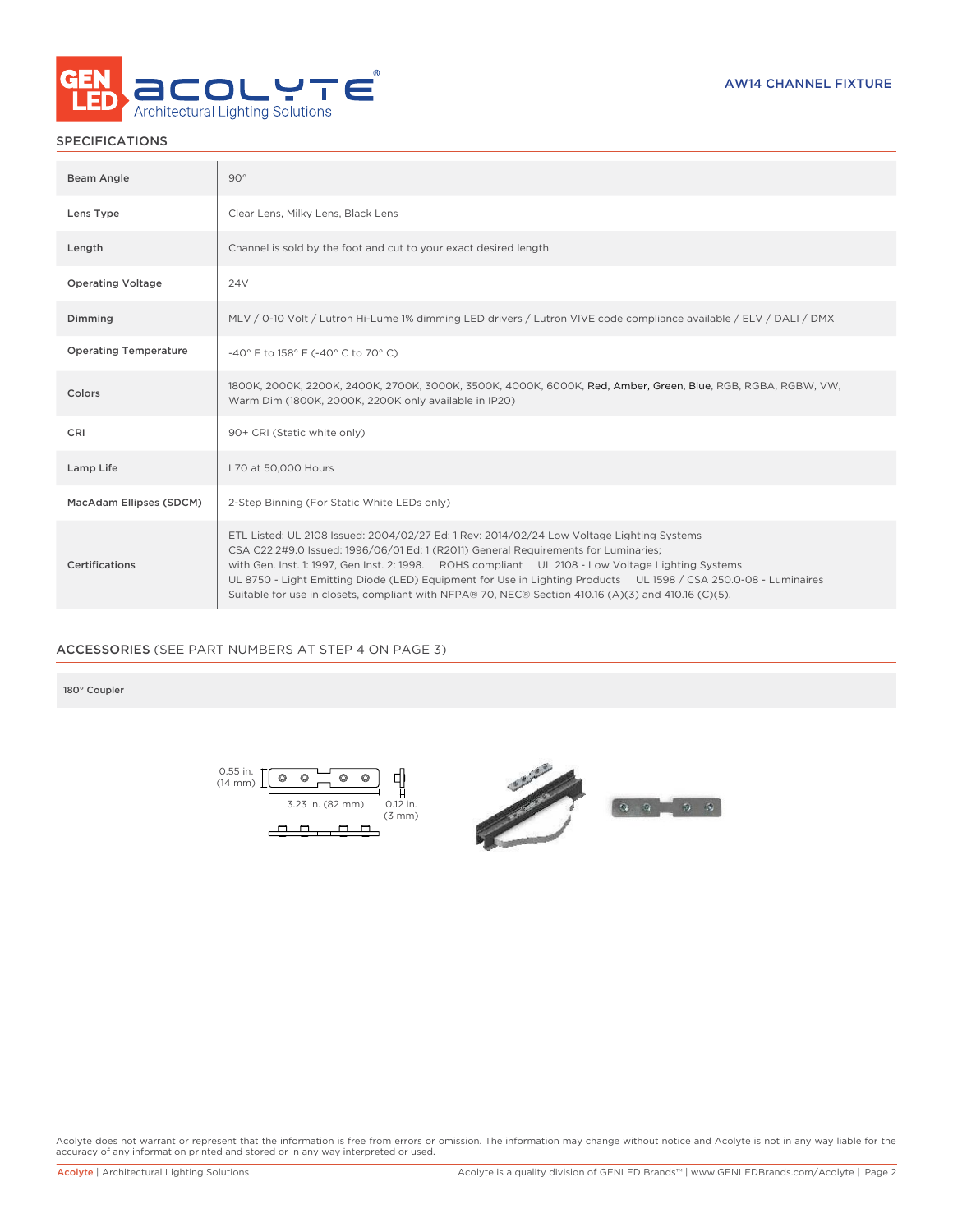

# ORDERING GUIDE

| <b>STEP</b>                                                |                                                                                                           | <b>Complete Channel Part Number</b>                                                 |                         |                                            |                                              |                                                        |                    |                                      |  |  |
|------------------------------------------------------------|-----------------------------------------------------------------------------------------------------------|-------------------------------------------------------------------------------------|-------------------------|--------------------------------------------|----------------------------------------------|--------------------------------------------------------|--------------------|--------------------------------------|--|--|
| <b>CHANNEL</b>                                             |                                                                                                           | LENS                                                                                |                         | <b>HOUSING COLOR</b>                       |                                              |                                                        |                    |                                      |  |  |
| CHAW14                                                     |                                                                                                           |                                                                                     |                         |                                            |                                              |                                                        |                    |                                      |  |  |
| CHAW14 - AW14 Channel                                      |                                                                                                           | C - Clear Lens                                                                      |                         | SV - Silver                                |                                              |                                                        |                    |                                      |  |  |
|                                                            |                                                                                                           | M - Milky Lens                                                                      |                         | WH - White                                 |                                              |                                                        |                    |                                      |  |  |
|                                                            |                                                                                                           | <b>BK</b> - Black Lens                                                              |                         | Consult factory for custom colors          |                                              |                                                        |                    |                                      |  |  |
| <b>STEP</b>                                                |                                                                                                           | <b>Complete RibbonLyte Part Number</b>                                              |                         |                                            |                                              |                                                        |                    |                                      |  |  |
| <b>CATEGORY</b>                                            | CRI                                                                                                       |                                                                                     |                         | <b>RIBBON TYPE &amp; IP RATING</b>         |                                              |                                                        |                    |                                      |  |  |
| <b>RB</b>                                                  |                                                                                                           |                                                                                     |                         |                                            |                                              |                                                        |                    |                                      |  |  |
| RB - RibbonLyte                                            |                                                                                                           | <b>0</b> - Static Color, Color Changing                                             |                         | SWS220 - Static White Series 2 IP20        |                                              | RGB68 - RGB IP68                                       |                    | WD20 - Warm Dim IP20                 |  |  |
|                                                            |                                                                                                           | 90 - 90+ CRI Static White                                                           |                         | <b>SWS265</b> - Static White Series 2 IP65 |                                              | RGBWA20 - RGBW/A IP20                                  |                    | WD65 - Warm Dim IP65                 |  |  |
|                                                            |                                                                                                           |                                                                                     |                         | <b>SCS220</b> - Static Color Series 2 IP20 |                                              | RGBWA65 - RGBW/A IP65                                  |                    | WD68 - Warm Dim IP68                 |  |  |
|                                                            |                                                                                                           |                                                                                     |                         | SCS265 - Static Color Series 2 IP65        |                                              | VWS220 - VW Series 2 IP20                              |                    |                                      |  |  |
|                                                            |                                                                                                           |                                                                                     | <b>RGB20 - RGB IP20</b> |                                            |                                              | VWS265 - VW Series 2 IP65                              |                    |                                      |  |  |
|                                                            | NOTE: To ensure waterproofing standards are met,<br>IP65 and IP68 RibbonLyte can NOT be cut in the field. |                                                                                     |                         | RGB65 - RGB IP65                           |                                              | VWS268 - VW Series 2 IP68                              |                    |                                      |  |  |
| <b>WATTAGE</b>                                             |                                                                                                           |                                                                                     |                         | <b>COLOR</b>                               |                                              |                                                        |                    |                                      |  |  |
|                                                            |                                                                                                           |                                                                                     |                         |                                            |                                              |                                                        |                    |                                      |  |  |
| 0.75 - 0.75 W/ft (2.46 W/m - Static White, Static Color)   |                                                                                                           |                                                                                     |                         | 18 - 1800K                                 |                                              | RGB - Red, Green, Blue                                 |                    |                                      |  |  |
| 1.0 - 1.0 W/ft (3.3 W/m - Variable White)                  |                                                                                                           |                                                                                     |                         | 20 - 2000K                                 | RGB30 - Red, Green, Blue + 3000K             |                                                        |                    |                                      |  |  |
| 1.5 - 1.5 W/ft (4.9 W/m - Static White, Static Color)      |                                                                                                           |                                                                                     |                         | 22 - 2200K                                 | RGB40 - Red, Green, Blue + 4000K (5.5W only) |                                                        |                    |                                      |  |  |
| 2.2 - 2.2 W/ft (7.2 W/m - Static White, Static Color, RGB) |                                                                                                           |                                                                                     |                         | 24 - 2400K                                 | RGB60 - Red, Green, Blue + 6000K             |                                                        |                    |                                      |  |  |
|                                                            |                                                                                                           | 3.0 - 3.0 W/ft (9.8 W/m - Static White, Static Color, Variable White)               |                         | 27 - 2700K                                 | RGBA - Red, Green, Blue + Amber              |                                                        |                    |                                      |  |  |
|                                                            |                                                                                                           | 4.4 - 4.4 W/ft (14.4 W/m - Static White, Static Color, RGB, RGBW/RGBA)              |                         | 30 - 3000K                                 | <b>VW</b> - Variable White                   |                                                        |                    |                                      |  |  |
| 5.2 - 5.2 W/ft (17.1 W/m - Warm Dim)                       |                                                                                                           |                                                                                     |                         | 35 - 3500K                                 | 2920 - Warm Dim 2900K-2000K (IP20)           |                                                        |                    |                                      |  |  |
| 5.0 - 5.0 W/ft (16.4 W/m - Static White, Static Color)     |                                                                                                           |                                                                                     |                         | 40 - 4000K                                 | 2721 - Warm Dim 2900K-2000K (IP65)           |                                                        |                    |                                      |  |  |
| 5.5 - 5.5 W/ft (18.0 W/m - RGBW/RGBA)                      |                                                                                                           |                                                                                     |                         | 60 - 6000K                                 | Z - Undecided**                              |                                                        |                    |                                      |  |  |
|                                                            |                                                                                                           | 6.0 - 6.0 W/ft (19.7 W/m - Static White, Static Color, Variable White)              |                         | R - Red                                    |                                              | ** For quotes only. Must be chosen before final order. |                    |                                      |  |  |
|                                                            |                                                                                                           |                                                                                     |                         | A - Amber                                  |                                              |                                                        |                    |                                      |  |  |
|                                                            |                                                                                                           |                                                                                     |                         | G - Green                                  |                                              |                                                        |                    |                                      |  |  |
|                                                            |                                                                                                           |                                                                                     |                         | B - Blue                                   |                                              |                                                        |                    |                                      |  |  |
| <b>CONNECTION OPTIONS</b> (See diagrams on the right)      |                                                                                                           |                                                                                     |                         | Custom Length (ft.)                        | 1. (Default)                                 | 2.                                                     | 3.                 | 4.<br>∎∣ll                           |  |  |
| 1 - End Feed Bare Wire Connection                          |                                                                                                           | 4 - End Feed with IP67 Male Coupler                                                 |                         |                                            | Wire Length for 1, 2, 3:                     |                                                        |                    | Wire Length for 4:                   |  |  |
|                                                            |                                                                                                           | 2 - Back Feed Bare Wire Connection 5 - Soldered Daisy Chain                         |                         |                                            |                                              | Standard 12 in. / Custom up to 20 feet                 |                    | Standard 12 in. / Custom up to 20 fe |  |  |
|                                                            |                                                                                                           | <b>3</b> - Side Feed Bare Wire Connection <b>6</b> - Daisy Chain With IP67 Couplers |                         |                                            | 5.                                           |                                                        | 6.                 |                                      |  |  |
| <b>STEP</b>                                                |                                                                                                           | <b>Complete Assembly Option &amp; Length</b>                                        |                         |                                            | Wire Length for 5:                           | Standard 3 in. / Custom up to 3 feet                   | Wire Length for 6: | Standard 3 in. / Custom up to 18 in. |  |  |
| <b>ASSEMBLY OPTION</b>                                     |                                                                                                           | LENGTH (Standard factory assembled length up to 78 in. / 2 m)                       |                         |                                            |                                              |                                                        |                    |                                      |  |  |

FI - Field Assembly

FA - Factory Assembly



ACCESSORIES

CHCOUP180Q - 180° Coupler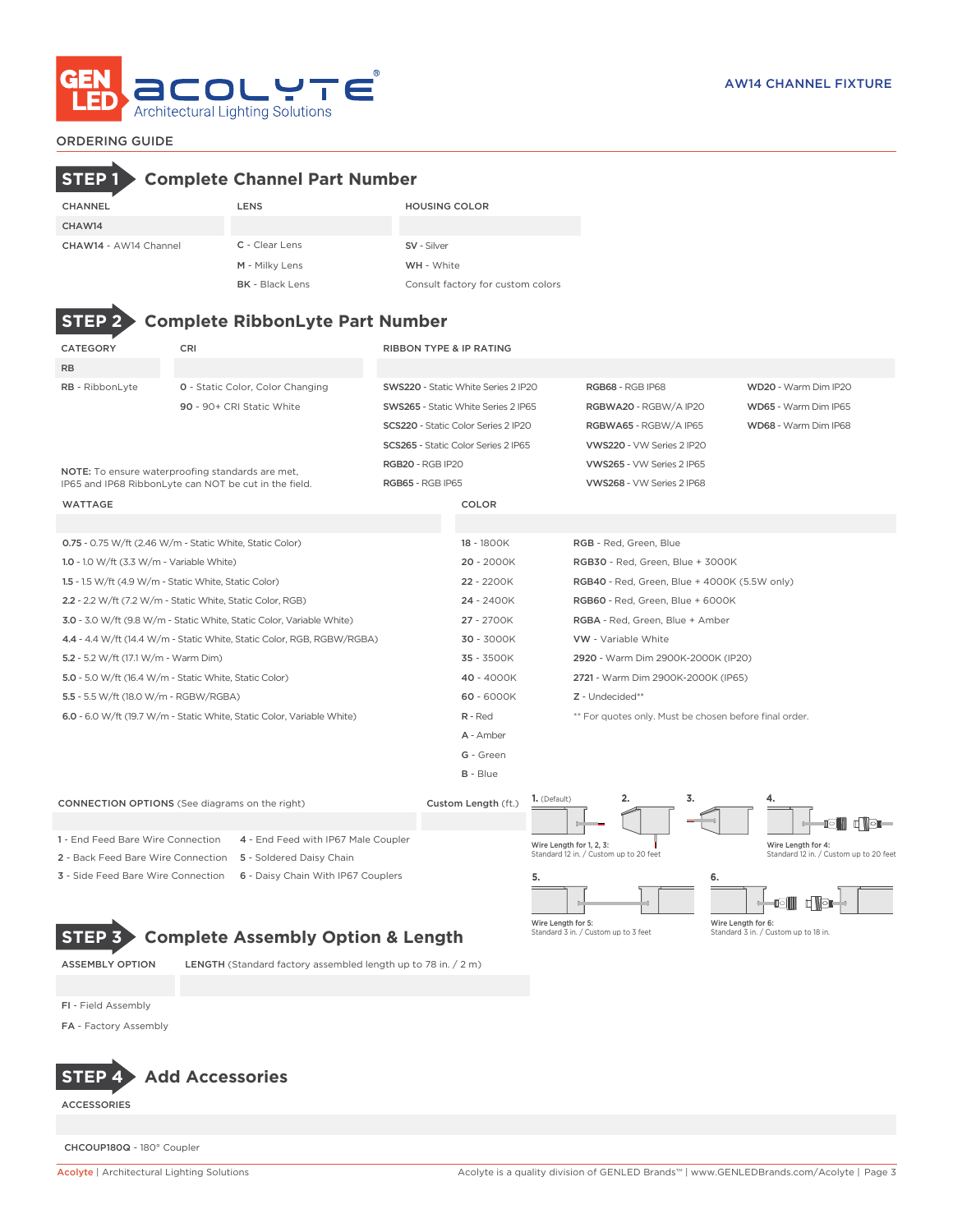

# RIBBONLYTE SPECIFICATIONS & COMPATIBILITY

| Available<br>Wattages                                       | Cuttable<br>Length       | LED<br>Pitch               | Color<br>Temp. | Im/W<br>without<br>Lens | <b>Delivered Lumens</b><br>with Clear Lens<br>(lm/ft / lm/m) | <b>Delivered Lumens</b><br>with Milky Lens<br>(lm/ft / lm/m) | <b>Delivered Lumens</b><br>with Black Lens<br>$\frac{1}{m}$ (lm/m) | Max<br>Length                                       |                        | Compatible<br>with Channel |                   |              |              |  |  |  |       |     |            |            |            |  |  |  |  |
|-------------------------------------------------------------|--------------------------|----------------------------|----------------|-------------------------|--------------------------------------------------------------|--------------------------------------------------------------|--------------------------------------------------------------------|-----------------------------------------------------|------------------------|----------------------------|-------------------|--------------|--------------|--|--|--|-------|-----|------------|------------|------------|--|--|--|--|
|                                                             |                          |                            |                |                         |                                                              |                                                              |                                                                    |                                                     | IP <sub>20</sub>       | <b>IP65</b>                | <b>IP68</b>       |              |              |  |  |  |       |     |            |            |            |  |  |  |  |
|                                                             |                          |                            | 1800K<br>2000K | 84<br>99                | 59 / 192<br>69 / 227                                         | 47 / 155<br>56/183                                           | 44/145<br>52/171                                                   |                                                     |                        |                            |                   |              |              |  |  |  |       |     |            |            |            |  |  |  |  |
|                                                             |                          |                            | 2200K          | 109                     | 76 / 249                                                     | 61 / 201                                                     | 57/188                                                             |                                                     |                        |                            |                   |              |              |  |  |  |       |     |            |            |            |  |  |  |  |
|                                                             |                          |                            | 2400K          | 113                     | 79 / 259                                                     | 64/209                                                       | 59/195                                                             | IP20:<br>49 ft                                      |                        |                            |                   |              |              |  |  |  |       |     |            |            |            |  |  |  |  |
| 0.75 Static<br>White                                        | 1.97 in.                 | 48 LEDs/ft<br>(160 LEDs/m) |                |                         | 2700K                                                        | 123                                                          | 86 / 281                                                           | 69 / 227                                            | 65 / 212               | (15 m)                     | $\checkmark$      | $\checkmark$ | $\checkmark$ |  |  |  |       |     |            |            |            |  |  |  |  |
| Series <sub>2</sub>                                         | $(50$ mm $)$             |                            |                |                         | 3000K                                                        | 123                                                          | 86 / 281                                                           | 69 / 227                                            | 65 / 212               | IP65/IP68:                 |                   |              |              |  |  |  |       |     |            |            |            |  |  |  |  |
|                                                             |                          |                            |                |                         |                                                              | 3500K                                                        | 130                                                                | 91 / 297                                            | 73 / 240               | 68 / 224                   | 32.8 ft<br>(10 m) |              |              |  |  |  |       |     |            |            |            |  |  |  |  |
|                                                             |                          |                            |                |                         |                                                              |                                                              | 4000K                                                              | 134                                                 | 93 / 307               | 75 / 247                   | 70 / 231          |              |              |  |  |  |       |     |            |            |            |  |  |  |  |
|                                                             |                          |                            | 6000K          | 131                     | 91 / 300                                                     | 74/242                                                       | 69 / 226                                                           |                                                     |                        |                            |                   |              |              |  |  |  |       |     |            |            |            |  |  |  |  |
|                                                             |                          |                            | 1800K          | 84                      | 117 / 384                                                    | 95 / 310                                                     | 88 / 289                                                           |                                                     |                        |                            |                   |              |              |  |  |  |       |     |            |            |            |  |  |  |  |
|                                                             |                          |                            | 2000K          | 98                      | 137 / 384                                                    | 110 / 362                                                    | 103 / 338                                                          |                                                     |                        |                            |                   |              |              |  |  |  |       |     |            |            |            |  |  |  |  |
|                                                             |                          |                            | 2200K          | 109                     | 152 / 499                                                    | 123 / 402                                                    | 114 / 375                                                          | IP20:                                               |                        |                            |                   |              |              |  |  |  |       |     |            |            |            |  |  |  |  |
| 1.5 Static                                                  |                          |                            | 2400K          | 113                     | 158 / 517                                                    | 127/417                                                      | 119 / 389                                                          | 49 ft                                               |                        |                            |                   |              |              |  |  |  |       |     |            |            |            |  |  |  |  |
| White<br>Series 2                                           | 1.97 in.<br>$(50$ mm $)$ | 48 LEDs/ft<br>(160 LEDs/m) | 2700K          | 123                     | 172/563                                                      | 138 / 454                                                    | 129/424                                                            | (15 m)                                              | $\checkmark$           | $\checkmark$               | $\checkmark$      |              |              |  |  |  |       |     |            |            |            |  |  |  |  |
|                                                             |                          |                            | 3000K          | 123                     | 172 / 563                                                    | 138 / 454                                                    | 129/424                                                            | IP65/IP68:<br>32.8 ft                               |                        |                            |                   |              |              |  |  |  |       |     |            |            |            |  |  |  |  |
|                                                             |                          |                            | 3500K          | 129                     | 180 / 590                                                    | 145/476                                                      | 135 / 444                                                          | $(10 \text{ m})$                                    |                        |                            |                   |              |              |  |  |  |       |     |            |            |            |  |  |  |  |
|                                                             |                          |                            | 4000K          | 134                     | 187/613                                                      | 151 / 495                                                    | 141/462                                                            |                                                     |                        |                            |                   |              |              |  |  |  |       |     |            |            |            |  |  |  |  |
|                                                             |                          |                            | 6000K          | 131                     | 183 / 600                                                    | 147/484                                                      | 138 / 451                                                          |                                                     |                        |                            |                   |              |              |  |  |  |       |     |            |            |            |  |  |  |  |
|                                                             |                          |                            | 1800K          | 83                      | 170 / 557                                                    | 137 / 449                                                    | 128 / 419                                                          |                                                     |                        |                            |                   |              |              |  |  |  |       |     |            |            |            |  |  |  |  |
| 2.2 Static<br>1.97 in.<br>White<br>$(50$ mm $)$<br>Series 2 |                          |                            | 2000K          | 96                      | 196 / 644                                                    | 158 / 520                                                    | 148 / 485                                                          |                                                     |                        |                            |                   |              |              |  |  |  |       |     |            |            |            |  |  |  |  |
|                                                             |                          | 48 LEDs/ft<br>(160 LEDs/m) | 2200K          | 106                     | 217 / 712                                                    | 175/574                                                      | 163 / 536                                                          | IP20:<br>42 ft<br>(12.8 m)<br>IP65/IP68:<br>32.8 ft |                        |                            |                   |              |              |  |  |  |       |     |            |            |            |  |  |  |  |
|                                                             |                          |                            | 2400K          | 111                     | 227/745                                                      | 183 / 601                                                    | 171 / 561                                                          |                                                     |                        |                            |                   |              |              |  |  |  |       |     |            |            |            |  |  |  |  |
|                                                             |                          |                            | 2700K          | 120                     | 246 / 806                                                    | 198 / 650                                                    | 185 / 606                                                          |                                                     | $\checkmark$           | $\checkmark$               | $\checkmark$      |              |              |  |  |  |       |     |            |            |            |  |  |  |  |
|                                                             |                          |                            | 3000K          | 122                     | 250 / 819                                                    | 201/660                                                      | 188 / 616                                                          |                                                     |                        |                            |                   |              |              |  |  |  |       |     |            |            |            |  |  |  |  |
|                                                             |                          |                            | 3500K          | 127                     | 260 / 852                                                    | 210/687                                                      | 196 / 642                                                          | (10 m)                                              |                        |                            |                   |              |              |  |  |  |       |     |            |            |            |  |  |  |  |
|                                                             |                          |                            | 4000K          | 133                     | 272 / 893                                                    | 219 / 720                                                    | 205/672                                                            |                                                     |                        |                            |                   |              |              |  |  |  |       |     |            |            |            |  |  |  |  |
|                                                             |                          |                            | 6000K          | 128                     | 262 / 859                                                    | 211 / 693                                                    | 197 / 647                                                          |                                                     |                        |                            |                   |              |              |  |  |  |       |     |            |            |            |  |  |  |  |
|                                                             |                          | 48 LEDs/ft<br>(160 LEDs/m) | 1800K          | 84                      | 234/769                                                      | 189 / 620                                                    | 176 / 579                                                          |                                                     |                        |                            |                   |              |              |  |  |  |       |     |            |            |            |  |  |  |  |
|                                                             |                          |                            | 2000K          | 98                      | 273 / 897                                                    | 221 / 723                                                    | 206 / 675                                                          |                                                     |                        |                            |                   |              |              |  |  |  |       |     |            |            |            |  |  |  |  |
|                                                             | 1.97 in.<br>$(50$ mm $)$ |                            |                | 2200K                   | 108<br>301/989                                               | 243 / 797                                                    | 227/744                                                            | IP20:<br>36 ft                                      |                        |                            |                   |              |              |  |  |  |       |     |            |            |            |  |  |  |  |
| 3.0 Static                                                  |                          |                            | 2400K          | 109.8                   | 306 / 1005                                                   | 247 / 811                                                    | 231/756                                                            | (11 m)                                              |                        |                            |                   |              |              |  |  |  |       |     |            |            |            |  |  |  |  |
| White<br>Series 2                                           |                          |                            | 2700K          | 122.9                   | 343 / 1125                                                   | 277 / 907                                                    | 258 / 847                                                          | IP65/IP68:                                          | $\checkmark$           | $\checkmark$               | $\checkmark$      |              |              |  |  |  |       |     |            |            |            |  |  |  |  |
|                                                             |                          |                            | 3000K          | 130                     | 363 / 1190                                                   | 293 / 960                                                    | 273 / 896                                                          | 32.8 ft                                             |                        |                            |                   |              |              |  |  |  |       |     |            |            |            |  |  |  |  |
|                                                             |                          |                            | 3500K          | 133                     | 371 / 1217                                                   | 299 / 982                                                    | 279 / 916                                                          | (10 m)                                              |                        |                            |                   |              |              |  |  |  |       |     |            |            |            |  |  |  |  |
|                                                             |                          |                            | 4000K          | 133                     | 371 / 1217                                                   | 299 / 982                                                    | 279 / 916                                                          |                                                     |                        |                            |                   |              |              |  |  |  |       |     |            |            |            |  |  |  |  |
|                                                             |                          |                            | 6000K          | 128                     | 357 / 1172                                                   | 288 / 945                                                    | 269 / 882                                                          |                                                     |                        |                            |                   |              |              |  |  |  |       |     |            |            |            |  |  |  |  |
|                                                             |                          |                            |                |                         | 1800K<br>2000K                                               | 81<br>95                                                     | 331/1087<br>389 / 1275                                             | 267 / 877<br>314 / 1029                             | 249 / 818<br>293 / 960 |                            |                   |              |              |  |  |  |       |     |            |            |            |  |  |  |  |
|                                                             |                          |                            | 2200K          | 105                     | 430 / 1410                                                   | 347 / 1137                                                   | 323 / 1061                                                         |                                                     |                        |                            |                   |              |              |  |  |  |       |     |            |            |            |  |  |  |  |
|                                                             |                          |                            | 2400K          | 109                     | 446 / 1463                                                   | 360 / 1180                                                   | 336 / 1101                                                         |                                                     |                        |                            |                   |              |              |  |  |  |       |     |            |            |            |  |  |  |  |
| 4.4 Static<br>White                                         | 1.97 in.                 | 48 LEDs/ft                 | 2700K          | 122                     | 499 / 1638                                                   | 403 / 1321                                                   | 376 / 1233                                                         | 28 ft 4 in.                                         | $\checkmark$           | $\checkmark$               | $\checkmark$      |              |              |  |  |  |       |     |            |            |            |  |  |  |  |
| Series 2                                                    | $(50$ mm $)$             | (160 LEDs/m)               | 3000K          | 129                     | 528 / 1732                                                   | 426 / 1397                                                   | 397 / 1304                                                         | (8.64 m)                                            |                        |                            |                   |              |              |  |  |  |       |     |            |            |            |  |  |  |  |
|                                                             |                          |                            | 3500K          | 132                     | 540 / 1772                                                   | 436 / 1429                                                   | 407 / 1334                                                         |                                                     |                        |                            |                   |              |              |  |  |  |       |     |            |            |            |  |  |  |  |
|                                                             |                          |                            | 4000K          | 132                     | 540 / 1772                                                   | 436 / 1429                                                   | 407 / 1334                                                         |                                                     |                        |                            |                   |              |              |  |  |  |       |     |            |            |            |  |  |  |  |
|                                                             |                          |                            | 6000K          | 126                     | 516 / 1692                                                   | 416 / 1364                                                   | 388 / 1273                                                         |                                                     |                        |                            |                   |              |              |  |  |  |       |     |            |            |            |  |  |  |  |
|                                                             |                          |                            | 1800K          | 83                      | 386 / 1266                                                   | 311 / 1021                                                   | 291 / 953                                                          |                                                     |                        |                            |                   |              |              |  |  |  |       |     |            |            |            |  |  |  |  |
|                                                             |                          |                            | 2000K          | 98                      | 456 / 1495                                                   | 368 / 1206                                                   | 343 / 1125                                                         |                                                     |                        |                            |                   |              |              |  |  |  |       |     |            |            |            |  |  |  |  |
|                                                             |                          |                            | 2200K          | 107                     | 498 / 1632                                                   | 401 / 1316                                                   | 375 / 1229                                                         | IP20:                                               |                        |                            |                   |              |              |  |  |  |       |     |            |            |            |  |  |  |  |
|                                                             |                          |                            | 2400K          | 110                     | 511 / 1675                                                   | 412 / 1351                                                   | 384 / 1261                                                         | 33 ft 4 in.                                         |                        |                            |                   |              |              |  |  |  |       |     |            |            |            |  |  |  |  |
| 5.0 Static<br>White                                         | 1.4 in.                  | 68 LEDs/ft                 | 2700K          | 123                     | 571 / 1875                                                   | 461 / 1512                                                   | 430 / 1411                                                         | (10.1 m)                                            | $\checkmark$           | $\checkmark$               |                   |              |              |  |  |  |       |     |            |            |            |  |  |  |  |
| Series 2                                                    | $(35.7$ mm $)$           | (224 LEDs/m)               | 3000K          | 130                     | 605 / 1983                                                   | 488 / 1599                                                   | 455 / 1493                                                         | IP65:<br>32.8 ft                                    |                        |                            |                   |              |              |  |  |  |       |     |            |            |            |  |  |  |  |
|                                                             |                          |                            | 3500K          | 133                     | 618 / 2029                                                   | 499 / 1636                                                   | 466 / 1527                                                         | (10 m)                                              |                        |                            |                   |              |              |  |  |  |       |     |            |            |            |  |  |  |  |
|                                                             |                          |                            |                |                         |                                                              |                                                              |                                                                    |                                                     |                        |                            |                   |              |              |  |  |  | 4000K | 133 | 618 / 2029 | 499 / 1636 | 466 / 1527 |  |  |  |  |
|                                                             |                          |                            | 6000K          | 127                     | 591 / 1937                                                   | 476 / 1562                                                   | 445 / 1458                                                         |                                                     |                        |                            |                   |              |              |  |  |  |       |     |            |            |            |  |  |  |  |
|                                                             |                          |                            |                |                         |                                                              |                                                              |                                                                    |                                                     |                        |                            |                   |              |              |  |  |  |       |     |            |            |            |  |  |  |  |

Acolyte | Architectural Lighting Solutions 
<br>
Acolyte is a quality division of GENLED Brands™ | www.GENLEDBrands.com/Acolyte | Page 4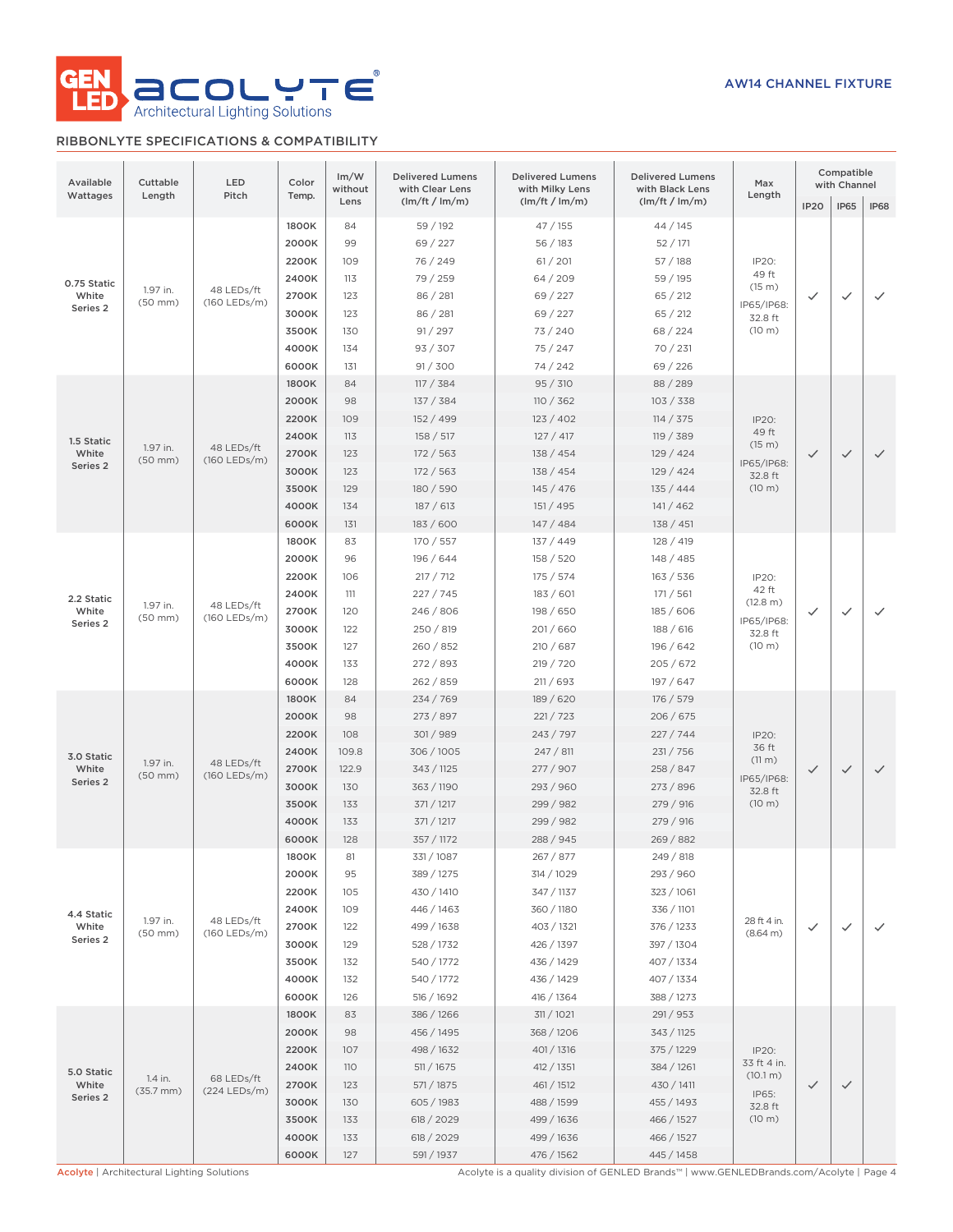

# RIBBONLYTE SPECIFICATIONS & COMPATIBILITY

| Available<br>Cuttable<br>Wattages<br>Length |                                  | LED<br>Pitch               | Color<br>Temp.                                     | Im/W<br>without<br>Lens | <b>Delivered Lumens</b><br>with Clear Lens<br>(lm/ft / lm/m) | <b>Delivered Lumens</b><br>with Milky Lens<br>(lm/ft / lm/m) | <b>Delivered Lumens</b><br>with Black Lens<br>(lm/ft / lm/m) | Max<br>Length     | IP <sub>20</sub> |                                                                                                                                                               | <b>IP68</b>  |          |                   |              |  |  |
|---------------------------------------------|----------------------------------|----------------------------|----------------------------------------------------|-------------------------|--------------------------------------------------------------|--------------------------------------------------------------|--------------------------------------------------------------|-------------------|------------------|---------------------------------------------------------------------------------------------------------------------------------------------------------------|--------------|----------|-------------------|--------------|--|--|
|                                             |                                  |                            | 1800K                                              | 82                      | 458 / 1501                                                   | 369 / 1211                                                   | 344 / 1130                                                   |                   |                  |                                                                                                                                                               |              |          |                   |              |  |  |
|                                             |                                  |                            | 2000K                                              | 95                      | 530 / 1739                                                   | 428 / 1403                                                   | 399 / 1309                                                   |                   |                  |                                                                                                                                                               |              |          |                   |              |  |  |
|                                             |                                  |                            | 2200K                                              | 106                     | 591 / 1941                                                   | 477 / 1565                                                   | 445 / 1461                                                   |                   |                  |                                                                                                                                                               |              |          |                   |              |  |  |
|                                             |                                  |                            | 2400K                                              | 109                     | 608 / 1995                                                   | 491 / 1609                                                   | 458 / 1502                                                   |                   |                  |                                                                                                                                                               |              |          |                   |              |  |  |
| 6.0 Static<br>White                         | 1.4 in.                          | 68 LEDs/ft                 | 2700K                                              | 122                     |                                                              |                                                              |                                                              | 28 ft             | ✓                |                                                                                                                                                               |              |          |                   |              |  |  |
| Series <sub>2</sub>                         | $(35.7 \, \text{mm})$            | (224 LEDs/m)               | 3000K                                              |                         | 681 / 2233                                                   | 549 / 1801                                                   | 512 / 1681                                                   | (8.5 m)           |                  |                                                                                                                                                               |              |          |                   |              |  |  |
|                                             |                                  |                            |                                                    |                         | 3500K                                                        | 129                                                          | 720 / 2362                                                   | 581 / 1905        | 542 / 1778       |                                                                                                                                                               |              |          |                   |              |  |  |
|                                             |                                  |                            | 4000K                                              | 132                     | 737 / 2417                                                   | 594 / 1949                                                   | 554 / 1819                                                   |                   |                  |                                                                                                                                                               |              |          |                   |              |  |  |
|                                             |                                  |                            | 6000K                                              | 132<br>126              | 737 / 2417<br>703 / 2307                                     | 594 / 1949<br>567 / 1860                                     | 554 / 1819<br>529 / 1736                                     |                   |                  |                                                                                                                                                               |              |          |                   |              |  |  |
|                                             |                                  |                            | Red                                                | 41                      | 29/94                                                        | 23/76                                                        | 22/71                                                        | IP20:             |                  |                                                                                                                                                               |              |          |                   |              |  |  |
|                                             |                                  |                            | Green                                              | 175                     | 122/400                                                      | 98 / 323                                                     | 92 / 301                                                     | 49 ft<br>(15 m)   |                  |                                                                                                                                                               |              |          |                   |              |  |  |
| 0.75 Static<br>Color                        | 1.97 in.<br>$(50$ mm $)$         | 48 LEDs/ft<br>(160 LEDs/m) | <b>Blue</b>                                        | 19                      | 13/43                                                        | 11 / 35                                                      | 10/33                                                        | IP65/             | $\checkmark$     | $\checkmark$                                                                                                                                                  | $\checkmark$ |          |                   |              |  |  |
| Series <sub>2</sub>                         |                                  |                            |                                                    |                         |                                                              |                                                              |                                                              | IP68:<br>32.8 ft  |                  |                                                                                                                                                               |              |          |                   |              |  |  |
|                                             |                                  |                            | Amber                                              | 34                      | 24/78                                                        | 19/63                                                        | 18/59                                                        | (10 m)            |                  | Compatible<br>with Channel<br><b>IP65</b><br>✓<br>✓<br>$\checkmark$<br>✓<br>$\checkmark$<br>✓<br>$\checkmark$<br>$\checkmark$<br>$\checkmark$<br>$\checkmark$ |              |          |                   |              |  |  |
|                                             |                                  |                            | Red                                                | 42                      | 59 / 192                                                     | 47 / 155                                                     | 44 / 145                                                     | IP20:<br>49 ft    |                  |                                                                                                                                                               |              |          |                   |              |  |  |
| 1.5 Static<br>Color                         | 1.97 in.                         | 48 LEDs/ft                 | Green                                              | 160                     | 223 / 732                                                    | 180 / 591                                                    | 168 / 551                                                    | (15 m)            |                  |                                                                                                                                                               | $\checkmark$ |          |                   |              |  |  |
| Series 2                                    | $(50$ mm $)$                     | (160 LEDs/m)               | <b>Blue</b>                                        | 18                      | 25/82                                                        | 20/66                                                        | 19/62                                                        | IP65/<br>IP68:    | $\checkmark$     |                                                                                                                                                               |              |          |                   |              |  |  |
|                                             |                                  |                            | Amber                                              | 34                      | 47 / 156                                                     | 38/125                                                       | 36/117                                                       | 32.8 ft<br>(10 m) |                  |                                                                                                                                                               |              |          |                   |              |  |  |
|                                             |                                  |                            | Red                                                | 42                      | 86 / 282                                                     | 69 / 227                                                     | 65 / 212                                                     | IP20:             |                  |                                                                                                                                                               |              |          |                   |              |  |  |
| 2.2 Static<br>Color<br>Series <sub>2</sub>  |                                  | 48 LEDs/ft                 | Green                                              | 145                     | 297 / 973                                                    | 239 / 785                                                    | 223 / 733                                                    | 42 ft<br>(12.8 m) |                  |                                                                                                                                                               |              |          |                   |              |  |  |
|                                             | 1.97 in.<br>$(50$ mm $)$         | (160 LEDs/m)               | <b>Blue</b>                                        | 18                      | 37/121                                                       | 30/97                                                        | 28/91                                                        | IP65/<br>IP68:    | $\checkmark$     |                                                                                                                                                               | $\checkmark$ |          |                   |              |  |  |
|                                             |                                  |                            | Amber                                              | 34                      | 70/228                                                       | 56/184                                                       | 52/172                                                       | 32.8 ft           |                  |                                                                                                                                                               |              |          |                   |              |  |  |
|                                             |                                  |                            | Red                                                | 40                      | 112 / 366                                                    | 90/295                                                       | 84 / 267                                                     | (10 m)            |                  |                                                                                                                                                               |              |          |                   |              |  |  |
| 3.0 Static                                  |                                  |                            | Green                                              | 127                     | 354 / 1162                                                   | 286 / 937                                                    | 267 / 875                                                    |                   |                  |                                                                                                                                                               |              |          |                   |              |  |  |
| Color<br>Series <sub>2</sub>                | 1.97 in.<br>$(50$ mm $)$         | (160 LEDs/m)               |                                                    |                         |                                                              |                                                              | 48 LEDs/ft                                                   | Blue              | 25               | 70 / 229                                                                                                                                                      | 56/185       | 53 / 172 | 32.8 ft<br>(10 m) | $\checkmark$ |  |  |
|                                             |                                  |                            | Amber                                              | 29                      | 81 / 265                                                     | 65/214                                                       | 61/200                                                       |                   |                  |                                                                                                                                                               |              |          |                   |              |  |  |
|                                             |                                  |                            | Red                                                | 38                      | 155 / 510                                                    | 125 / 411                                                    | 117 / 384                                                    |                   |                  |                                                                                                                                                               |              |          |                   |              |  |  |
| 4.4 Static                                  |                                  |                            | Green                                              | 117                     | 479 / 1571                                                   | 386 / 1267                                                   | 360 / 1182                                                   |                   |                  |                                                                                                                                                               |              |          |                   |              |  |  |
| Color<br>Series 2                           | 1.97 in.<br>$(50$ mm $)$         | 48 LEDs/ft<br>(160 LEDs/m) | <b>Blue</b>                                        | 24                      | 98 / 322                                                     | 79 / 260                                                     | 74/243                                                       | 29 ft<br>(8.8 m)  | $\checkmark$     |                                                                                                                                                               | $\checkmark$ |          |                   |              |  |  |
|                                             |                                  |                            | Amber                                              | 25                      | 102 / 336                                                    | 83 / 271                                                     | 77/253                                                       |                   |                  |                                                                                                                                                               |              |          |                   |              |  |  |
|                                             |                                  |                            | Red                                                | 37                      | 172/564                                                      | 139 / 455                                                    | 130 / 425                                                    |                   |                  |                                                                                                                                                               |              |          |                   |              |  |  |
| 5.0 Static                                  |                                  | 68 LEDs/ft                 | Green                                              | 116                     | 539 / 1770                                                   | 435 / 1427                                                   | 406 / 1332                                                   |                   |                  |                                                                                                                                                               |              |          |                   |              |  |  |
| Color<br>Series <sub>2</sub>                | 1.4 in.<br>$(35.7 \, \text{mm})$ | (224 LEDs/m)               | Blue                                               | 24                      | 112 / 366                                                    | 90 / 295                                                     | 84 / 276                                                     | 30 ft<br>(9.14 m) | ✓                |                                                                                                                                                               |              |          |                   |              |  |  |
|                                             |                                  |                            | Amber                                              | 26                      | 121 / 397                                                    | 98 / 320                                                     | 91 / 299                                                     |                   |                  |                                                                                                                                                               |              |          |                   |              |  |  |
|                                             |                                  |                            | Red                                                | 37                      | 206/677                                                      | 167/546                                                      | 155 / 510                                                    |                   |                  |                                                                                                                                                               |              |          |                   |              |  |  |
| 6.0 Static                                  | 1.4 in.                          | 68 LEDs/ft                 | Green                                              | 113                     | 631 / 2069                                                   | 509 / 1668                                                   | 475 / 1557                                                   | 28 ft             |                  |                                                                                                                                                               |              |          |                   |              |  |  |
| Color<br>Series 2                           | $(35.7 \, \text{mm})$            | (224 LEDs/m)               | <b>Blue</b>                                        | 23                      | 128 / 421                                                    | 104 / 340                                                    | 97 / 317                                                     | (8.5 m)           | $\checkmark$     |                                                                                                                                                               |              |          |                   |              |  |  |
|                                             |                                  |                            | Amber                                              | 24                      | 134 / 439                                                    | 108 / 354                                                    | 101 / 331                                                    |                   |                  |                                                                                                                                                               |              |          |                   |              |  |  |
| 1.0<br>Variable<br>White<br>Series 2        | 1.97 in.<br>$(50$ mm $)$         | 42 LEDs/ft<br>(140 LEDs/m) | 2000K<br>$\begin{array}{c} + \end{array}$<br>6500K | 85                      | 79 / 259                                                     | 64/209                                                       | 60 / 195                                                     | 32.8 ft<br>(10 m) | $\checkmark$     |                                                                                                                                                               | $\checkmark$ |          |                   |              |  |  |
| 3.0<br>Variable<br>White<br>Series 2        | 1.97 in.<br>$(50$ mm $)$         | 42 LEDs/ft<br>(140 LEDs/m) | 2000K<br>$\begin{array}{c} + \end{array}$<br>6500K | 80                      | 223 / 732                                                    | 180 / 591                                                    | 168 / 551                                                    | 32.8 ft<br>(10 m) | $\checkmark$     |                                                                                                                                                               |              |          |                   |              |  |  |
| 6.0<br>Variable<br>White<br>Series 2        | 1.97 in.<br>$(50$ mm $)$         | 42 LEDs/ft<br>(140 LEDs/m) | 2000K<br>$\begin{array}{c} + \end{array}$<br>6500K | 75                      | 419 / 1373                                                   | 338 / 1107                                                   | 315 / 1033                                                   | 32.8 ft<br>(10 m) | $\checkmark$     |                                                                                                                                                               | $\checkmark$ |          |                   |              |  |  |

Acolyte | Architectural Lighting Solutions Acolyte is a quality division of GENLED Brands™ | www.GENLEDBrands.com/Acolyte | Page 5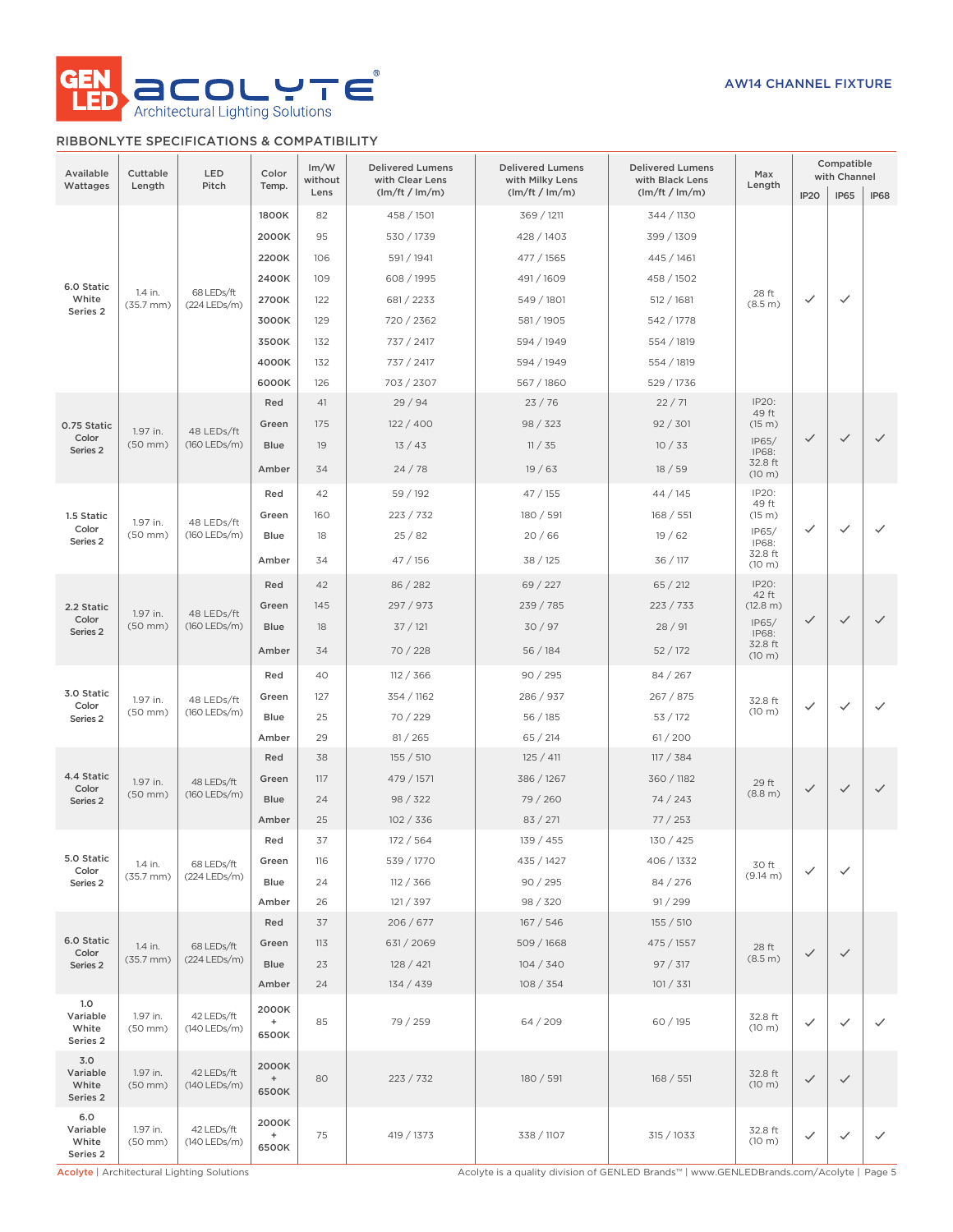

# RIBBONLYTE SPECIFICATIONS & COMPATIBILITY

| Available                   | Cuttable                           | <b>LED</b>                  | Color                     | Im/W<br>without | <b>Delivered Lumens</b><br>with Clear Lens | <b>Delivered Lumens</b><br>with Milky Lens | <b>Delivered Lumens</b><br>with Black Lens | Max                                | Compatible<br>with Channel |              |              |
|-----------------------------|------------------------------------|-----------------------------|---------------------------|-----------------|--------------------------------------------|--------------------------------------------|--------------------------------------------|------------------------------------|----------------------------|--------------|--------------|
| Wattages                    | Length                             | Pitch                       | Temp.                     | Lens            | (lm/ft / lm/m)                             | (lm/ft / lm/m)                             | (lm/ft / lm/m)                             | Length                             | IP <sub>20</sub>           | <b>IP65</b>  | <b>IP68</b>  |
| 2.2 RGB                     | 6.55 in.<br>$(166.4 \, \text{mm})$ | 9 LEDs/ft<br>$(30$ LEDs/m)  | <b>RGB</b>                | 37              | 76 / 248                                   | 61/200                                     | 57/187                                     | 19 ft 7.9 in.<br>(6 <sub>m</sub> ) | $\checkmark$               | $\checkmark$ | $\checkmark$ |
| 4.4 RGB                     | 3.94 in.<br>$(100$ mm $)$          | 18 LEDs/ft<br>$(60$ LEDs/m) | <b>RGB</b>                | 37              | 76 / 249                                   | 61 / 200                                   | 57/187                                     | 19 ft 7.9 in.<br>(6 <sub>m</sub> ) | $\checkmark$               | $\checkmark$ | $\checkmark$ |
| 4.4 RGBW                    | 6.55 in.<br>$(166.4 \, \text{mm})$ | 18 LEDs/ft<br>$(60$ LEDs/m) | <b>RGBW</b>               | 65              | 266 / 873                                  | 215 / 704                                  | 57/187                                     | 19 ft 7.9 in.<br>(6 <sub>m</sub> ) | $\checkmark$               | $\checkmark$ |              |
| 4.4 RGBA                    | 6.55 in.<br>$(166.4 \, \text{mm})$ | 18 LEDs/ft<br>$(60$ LEDs/m) | <b>RGBA</b>               | 33              | 135 / 443                                  | 109 / 357                                  | 200 / 657                                  | 19 ft 7.9 in.<br>(6 <sub>m</sub> ) | $\checkmark$               | $\checkmark$ |              |
| $5.54-in-1$<br><b>RGBW</b>  | 3.94 in.<br>$(100$ mm)             | 18 LEDs/ft<br>$(60$ LEDs/m) | <b>RGBW</b>               | 51              | 261 / 856                                  | 210 / 690                                  | 196 / 644                                  | 19 ft 7.9 in.<br>(6 <sub>m</sub> ) | $\checkmark$               | $\checkmark$ |              |
| $5.54$ -in-1<br><b>RGBA</b> | 3.94 in.<br>$(100 \, \text{mm})$   | 18 LEDs/ft<br>$(60$ LEDs/m) | <b>RGBA</b>               | 27              | 138 / 453                                  | 111 / 365                                  | 104 / 341                                  | 19 ft 7.9 in.<br>(6 <sub>m</sub> ) | $\checkmark$               | $\checkmark$ |              |
| 5.2<br>Warm Dim             | 3.94 in.<br>$(100 \, \text{mm})$   | 36 LEDs/ft<br>(120 LEDs/m)  | <b>WARM</b><br><b>DIM</b> | 55              | 266 / 873                                  | 215 / 704                                  | 200/657                                    | 16 ft 4 in.<br>(5 <sub>m</sub> )   | $\checkmark$               | $\checkmark$ | $\checkmark$ |

### DIODE VISIBILITY CHART (Data below applies to installations with Milky lens only)

**No Visible Diode = N With Visible Diode = Y**



Static White & Static Color RibbonLyte **Color Changing RibbonLyte** Color Changing RibbonLyte

| 0.75/1.5/2.2                                   | 3.0/4.4                                        | 5.0/6.0                         | 2.2<br><b>RGB</b>                  | 4.4<br><b>RGB</b>                              | 4.4<br>RGBW/A                   | 5.5<br>$4$ -in-1<br>RGBW/A      |                                 | Warm Dim    |                                 | <b>Variable White</b> |  |  |
|------------------------------------------------|------------------------------------------------|---------------------------------|------------------------------------|------------------------------------------------|---------------------------------|---------------------------------|---------------------------------|-------------|---------------------------------|-----------------------|--|--|
| IP <sub>20</sub><br><b>IP65</b><br><b>IP68</b> | IP <sub>20</sub><br><b>IP65</b><br><b>IP68</b> | IP <sub>20</sub><br><b>IP65</b> | IP2O<br><b>IP65</b><br><b>IP68</b> | IP <sub>20</sub><br><b>IP65</b><br><b>IP68</b> | IP <sub>20</sub><br><b>IP65</b> | IP <sub>20</sub><br><b>IP65</b> | IP <sub>20</sub><br><b>IP65</b> | <b>IP68</b> | IP <sub>20</sub><br><b>IP65</b> | <b>IP68</b>           |  |  |
|                                                | N                                              | N                               |                                    |                                                | N                               | N                               | N                               |             |                                 |                       |  |  |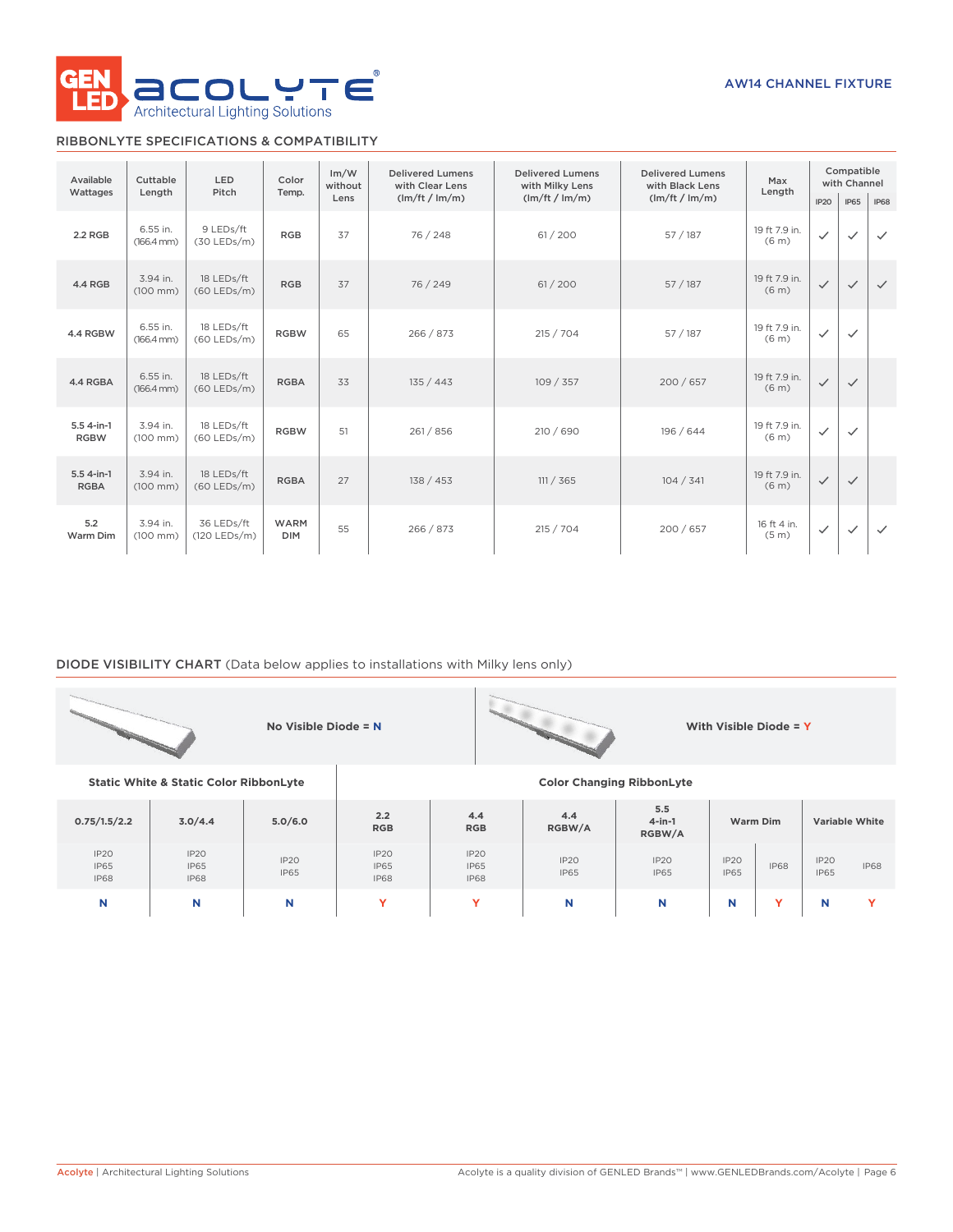

# AVAILABLE DRIVERS

### NON-DIMMING ELECTRONIC DRIVERS LUTRON HI-LUME DRIVERS



30W, 60W, 96W Non-Dimming Electronic Class 2 Drivers

Part No.: • DRVW2430 (30 Watt) • DRVW2460 (60 Watt)

• DRVW2496 (96 Watt)

Output Voltage: 24 V Voltage Range: 120-277 VAC IP Rating: Dry or Damp UL Listed





60W, 96W, 150W, 300W ELV/MLV Dimmable Drivers

Part No.:

- DRVW2460ELVMLV (60 Watt)
- DRVW2496ELVMLV (96 Watt)
- DRVW24150ELVMLV (150 Watt)
- DRVW24300ELVMLV (300 Watt)

Line Voltage Dimmable Drivers Output Voltage: 24 V Voltage Range: 100-277 VAC IP Rating: IP67 Dimmable UL, CE, and CSA Listed



240W, 320W Non-Dimming Electronic Drivers

Part No.: • DRVW24240 (240 Watt) • DRVW24320 (320 Watt)

Output Voltage: 24 V Voltage Range: 90-305 VAC IP Rating: Dry or Damp UL Recognized



40W Lutron Hi-Lume 1% Dimming Class 2 Drivers

Part No.: • DRVLUT24403W (40 Watt, 3-wire) • DRVLUT24402W (40 Watt, 2-wire)

Output Voltage: 24 V Voltage Range: 120-277 VAC (3-wire model) or 120V (2-wire model) IP Rating: Dry or Damp Dimmable using 2-wire forward phase, 3-wire+G or digital EcoSystem UL Listed



### LUTRON Skylark Contour Dimmer

Part No.: TRIDIMSKY Width: 2.94 in (75 mm) Length: 4.69 in (120 mm) Depth: 0.30 in (7.6 mm)

- Single pole and 3-way versions
- Compatible with Acolyte MLV drivers
- Slide adjusts brightness and On/Off control
- 30 mA max control current
- Available in white finish



#### LUTRON NOVA-T Dimmer

Part No.: TRIDIMNOVA Width: 2.75 in (70 mm) Length: 4.56 in (116 mm) Depth: 0.30 in (7.6 mm)

- Slide adjusts brightness and On/Off control
- 30 mA max control current
- Available in white finish



### LUTRON DIVA Dimmer

Part No.: TRIDIMDIVA (With Locator Light) TRIDIMDIVAL Width: 2.94 in (75 mm) Length: 4.69 in (120 mm) Depth: 0.30 in (7.6 mm)

- Large paddle switch with a captive linear-slide dimmer
- 30 mA max control current
- Available in white finish
- Available with locator light which glows green when the switch is off

Note: For more options, please reference the Optional Dimmer List on Acolyte product website page.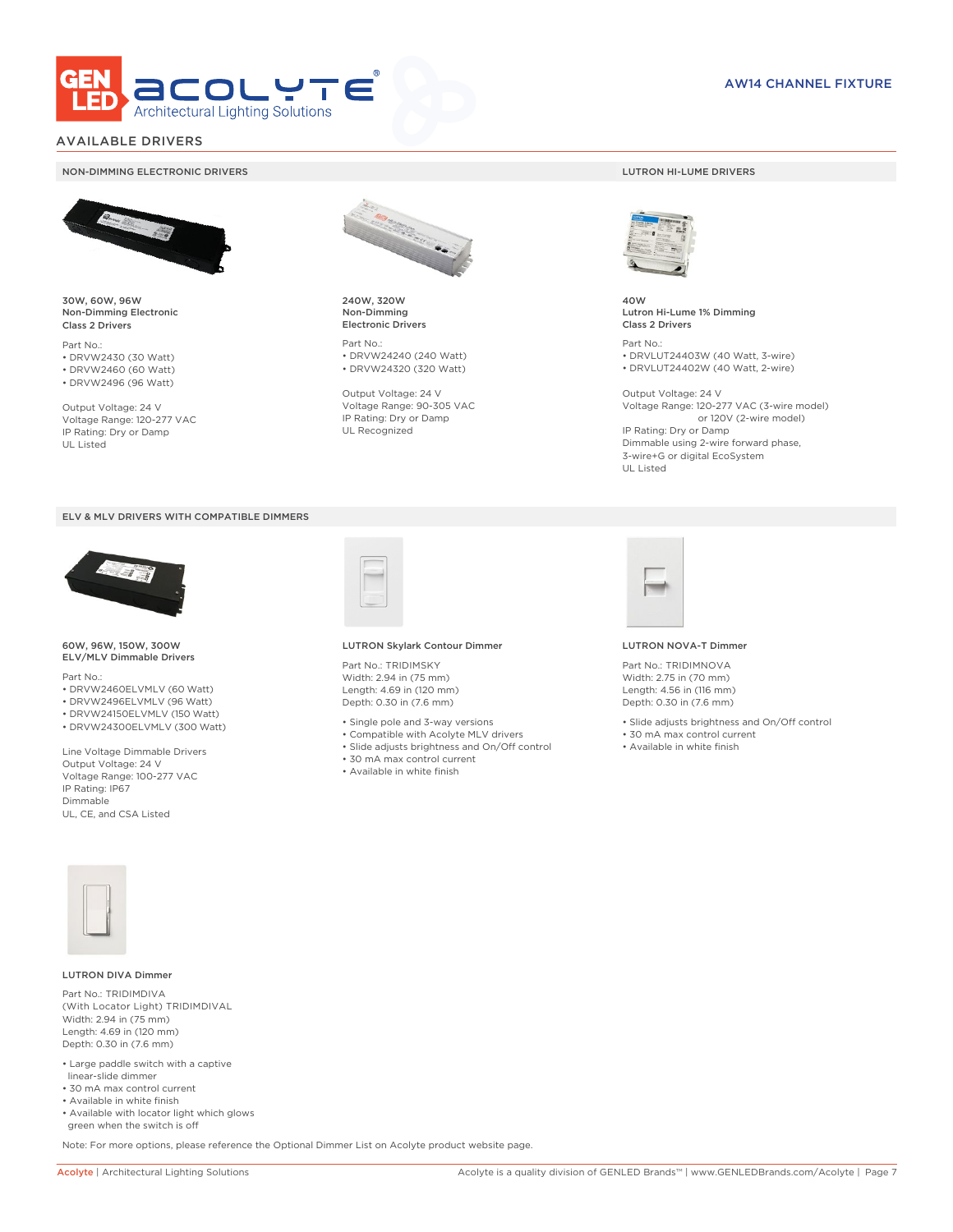

# AVAILABLE DRIVERS / CONTROLLERS AND DIMMING OPTIONS / WIRE GAUGE CHART

### 0-10V DRIVERS AND DIMMERS **DIMMING MODULE**



0-10V Dimmable Waterproof Drivers

96W Part No.: DRVW249610P 288W Part No.: DRVW2428810P Output Voltage: 24 V (+/- 0.5V) Voltage Range: 100-277 VAC Environmental Rating: UL Wet Location UL Listed



# LUTRON DIVA Dimmer

Part No.: LVDIMDIVA Width: 2.94 in (75 mm) Length: 4.69 in (120 mm) Depth: 0.30 in (7.6 mm)

- Compatible with 0-10 V Dimming Module
- Large paddle switch with a captive
- linear-slide dimmer
- 30 mA max control current
- Available in white finish

### DMX CONTROLLER AND PART NUMBER - FOR COLOR CHANGING VERSIONS



GLASS TOUCH WALL CONTROLLER Part Number: AWCRGBWW AWCVWW



4 CHANNEL WATERPROOF DMX INTERFACE Part Number: DMXINFWLCD4



1 ZONE WALL CONTROLLER Part Number: DMXCTRLG



5 CHANNEL DMX INTERFACE Part Number: DMXINFLCD5



### LUTRON NOVA-T Dimmer

Part No.: LVDIMNOVA Width: 2.75 in (70 mm) Length: 4.56 in (116 mm) Depth: 0.30 in (7.6 mm)

- Compatible with 0-10 V Dimming Module
- Slide adjusts brightness and On/Off control
- 30 mA max control current • Available in white finish
	-



### Variable White Dimming Module

Part No.: VWDIMMOD

- 1 dimming module required per 30 ft (9.1 m)
- This product is only compatible with Variable White RibbonLyte, not Variable White Amber or Variable White Red. Works with any 0-10V dimmers to provide CCT change with one dimmer and brightness change with the other.

Note: Max length before additional power is introduced



5 ZONE WALL CONTROLLER Part Number: DMXCTRL



DMX OPTO SPLITTER Part Number: DMXOS8



10 ZONE WALL CONTROLLER Part Number: DMXCTRLD

DRIVER AND RIBBONLYTE AT FULL LOAD Wattages 30 | 60 | 96 | 150 | 200 | 240 | 300 | 320 Wire Gauge Feet Meters Feet Meters Feet Meters Feet Meters Feet Meters Feet Meters Feet Meters Feet Meters 24 AWG | 14 | 4.27 | 9 | 2.74 | 5.5 | 1.68 | 3.75 | 1.14 | 2.75 | 0.84 | 2.25 | 0.69 | 1.75 | 0.53 | 1.75 | 0.53 22 AWG | 22 | 6.71 | 14 | 4.27 | 9 | 2.74 | 5.75 | 1.75 | 4.5 | 1.37 | 3.5 | 1.07 | 2.75 | 0.84 | 2.75 | 0.84 20 AWG | 35 | 10.67 | 23 | 7.01 | 14 | 4.27 | 9 | 2.74 | 7 | 2.13 | 5.75 | 1.75 | 4.5 | 1.37 | 4.25 | 1.30 18 AWG | 56 | 17.07 | 37 | 11.28 | 23 | 7.01 | 15 | 4.57 | 11 | 3.35 | 9 | 2.74 | 7.5 | 2.29 | 7 | 2.13 16 AWG | 90 | 27.44 | 60 | 18.29 | 37 | 11.28 | 24 | 7.32 | 18 | 5.49 | 15 | 4.57 | 12 | 3.66 | 11 | 3.35 14 AWG | 142 | 43.29 | 95 | 28.96 | 59 | 17.99 | 38 | 11.59 | 28 | 8.54 | 23 | 7.01 | 19 | 5.79 | 17 | 5.18 12 AWG | 226 | 68.90 | 151 | 46.04 | 94 | 28.66 | 60 | 18.29 | 45 | 13.72 | 37 | 11.28 | 30 | 9.15 | 28 | 8.54 10 AWG | 360 | 109.76 | 240 | 73.17 | 150 | 45.73 | 96 | 29.27 | 72 | 21.95 | 60 | 18.29 | 48 | 14.63 | 45 | 13.72 8 AWG | 574 | 175.00 | 381 | 116.16 | 239 | 72.87 | 153 | 46.65 | 115 | 35.06 | 95 | 28.96 | 76 | 23.17 | 71 | 21.65